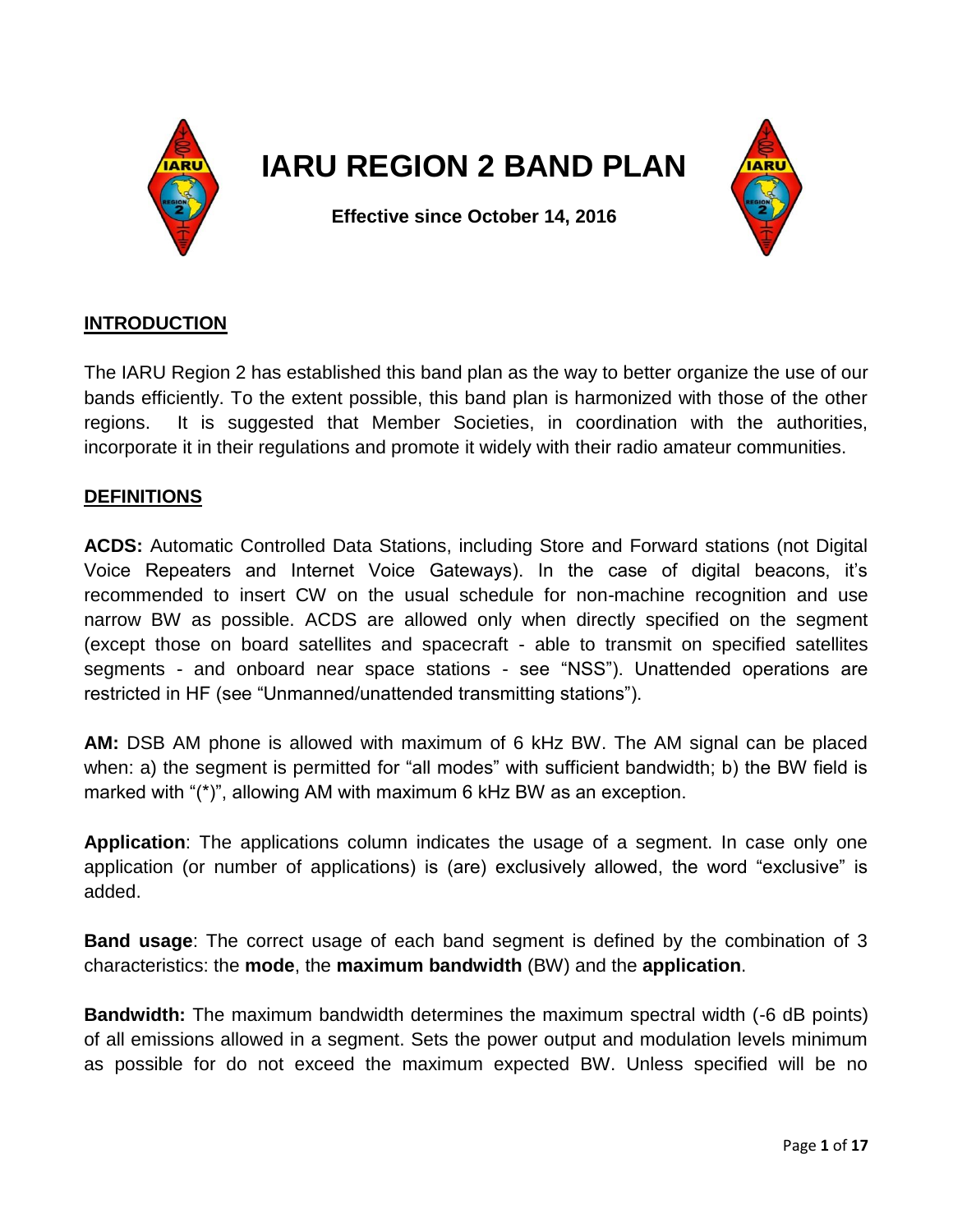restrictions in respective segment. Best practice should be observed to avoid adjacent band interference.

**Broadband Applications:** Broadband applications may be used for any combination of highspeed data (e.g. 802.11 protocols), Amateur Television and other high-bandwidth activities. Division into channels and/or separation of uses within these segments may be done regionally based on needs and usage.

**Contests:** Contest activity shall not take place on: 2200 m (136 kHz), 630 m (472 kHz), 60 m (5.3 MHz), 30 m (10 MHz), 17 m (18 MHz) and 12 m (24 MHz). Non-contesting radio amateurs are encouraged to also use the contest-free bands during large international contests. Member societies are encouraged to publish contest operating segments clearly in the rules of their contests and that those segments are considered with due respect to the IARU band plans.

**CW:** Telegraphy (A1A) QSO is permitted over the whole band, but preferably not in the beacon segments and repeaters input.

**DM:** Digital Modes: Any mode devoted to digital data communication restricted to the specified bandwidth and application of the segment (not for Digital Voice and Internet Voice Gateways). Examples: RTTY, PSK, FSK, etc.

**DV:** Digital Voice: Any mode based on digital encoded voice, restricted to the specified bandwidth and application of the segment. The non-voice digital embedded content must be an ancillary data, not the main purpose of the communication, except during emergency communications. Digital Voice users should first check if the channel is already in use by other stations and modes (including analog).

**Emergency communications:** Amateur Radio emergency communications are the preferred application over all other usage, especially on their specified frequencies during rescue operations.

**Frequencies:** The announced frequencies in the band plan are understood as "transmitted frequencies" and not those of the suppressed carrier.

**IBP:** International Beacon Project: Worldwide network of high-frequency radio beacons organized by IARU, sharing the same single frequency per band (20, 17, 15, 12 and 10 meters).

**Image Modes:** Any analog or digital image modes within the appropriate bandwidth of the segment. Examples: SSTV, FAX.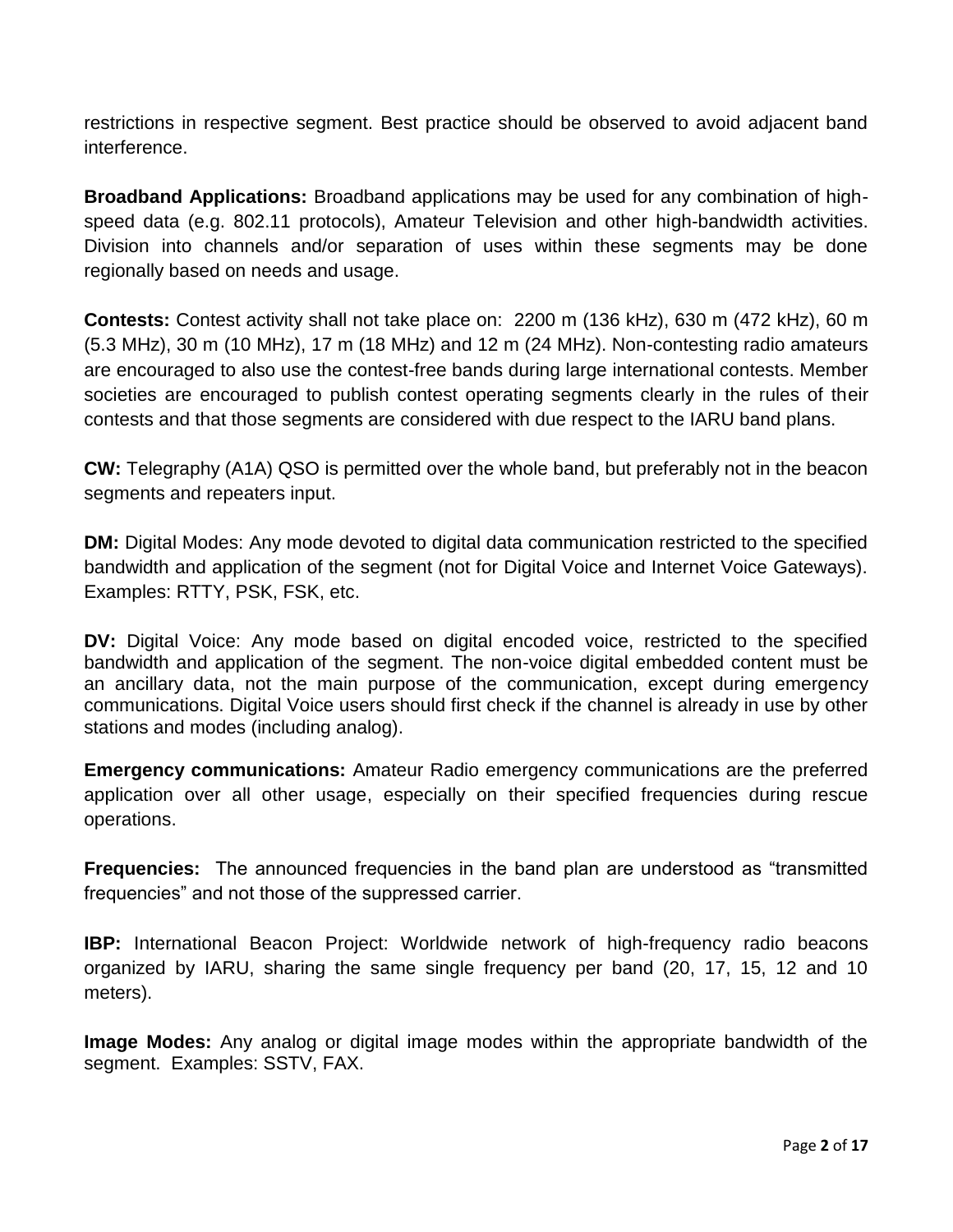**IVG:** Internet Voice Gateways: Simplex DV/FM communications linked by Internet (via VoIP and/or related systems) to establish a network. IVG are allowed only when directly specified on the segment.

**NSS - Near Space Stations:** Equipment located in temporary Near Space Stations (such as those carried by High Altitude Balloons) can transmit carefully on any frequency; exceptions are the segments with "exclusive" usage where "NSS" are not applied. NSS must follow the BW and mode restrictions of the segment and observe carefully the usual occupation of the band on the related region to avoid harmful interference. For longer missions and NSS crossing international and regional boundaries, extra care must be observed in harmonization of different allocations.

**Point-to-point QSO**: All frequencies can be used to establish point-to-point QSO with the specified mode and BW. However segments devoted to beacons, repeaters and satellites should be avoided.

**Repeaters:** Repeaters are cited on band plan for voice traffic and also carry ancillary data in the cases of DV mode repeaters. Input segments could also be used for authorized links and controls related to the particular repeater input. Repeaters are allowed only when directly specified on the segment (except those on board satellites and spacecraft - able to transmit on specified satellite segments - and on board near space stations - see "NSS").

**SSB, AM and FM:** These modes are cited on the band plan for analog phone communications only (not for Digital Modes or Digital Voice).

**Unmanned/unattended transmitting stations:** IARU member societies are requested to limit this activity on HF bands. It is recommended that any unmanned/unattended transmitting stations on HF shall be activated only under operator control except for beacons agreed with IARU beacon coordinator or specially licensed experimental stations.

**USB/LSB:** For SSB phone operations below 10 MHz use lower sideband (LSB); above 10 MHz use upper sideband (USB). Exception: On 60 m band (5.3 MHz) use upper sideband (USB).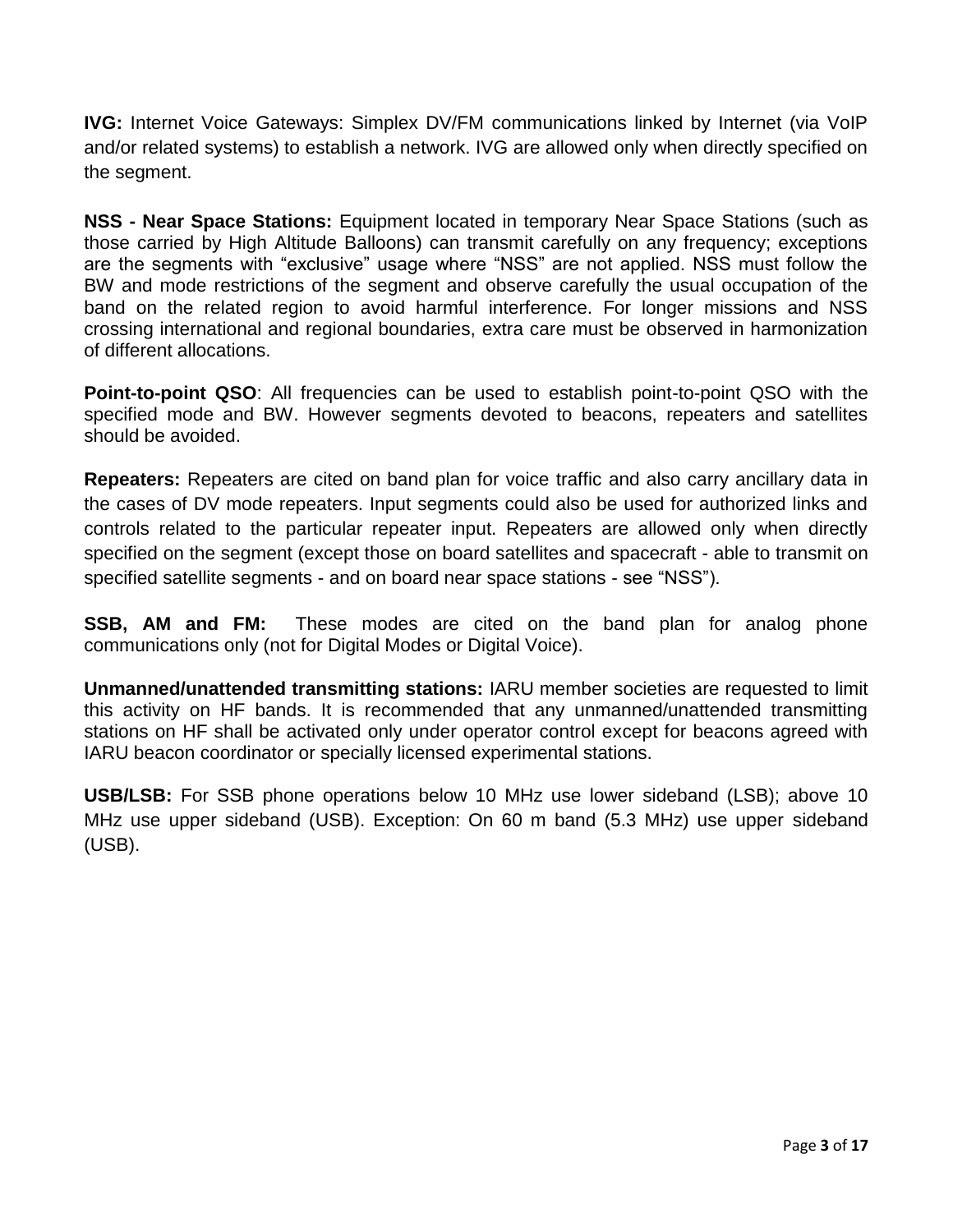# **BAND PLANS**

# **LF – LOW FREQUENCIES**

### **2200 METERS**

| Frequencies (kHz) | BW (Hz) | Mode      | Applications and observations |
|-------------------|---------|-----------|-------------------------------|
| $135.7 - 137.8$   | 200     | All Modes |                               |

#### **Footnotes**

1 – ACDS can be used carefully on appropriate frequencies, not to exceed the maximum bandwidth specified for the segment. ACDS should not cause interference to point-to-point and DX communications.

# **MF – MEDIUM FREQUENCIES**

#### **630 METERS**

| Frequencies (kHz) | BW (Hz) | Mode      | Applications and observations |
|-------------------|---------|-----------|-------------------------------|
| 479<br>472        | 500     | CW,<br>DM | $\overline{A}$                |

#### **Footnotes**

1 – ACDS can be used carefully on appropriate frequencies, not to exceed the maximum bandwidth specified for the segment. ACDS should not cause interference to point-to-point and DX communications.

#### **160 METERS**

| Frequencies (kHz) | BW (Hz)    | Mode              | Applications and observations                                      |
|-------------------|------------|-------------------|--------------------------------------------------------------------|
| 1800-1810         | 500        | <b>DM</b>         |                                                                    |
| 1810-1830         | 200        | <b>CW</b>         | CW QRP Center of Activity 1812 kHz                                 |
| 1830-1839         | 200        | <b>CW</b>         | CW Priority for intercontinental operation (DX window)             |
| 1839-1840         | 200        | CW, DM            | CW Priority for intercontinental operation (DX window),<br>ACDS(1) |
| 1840-1843         | 2700       | CW, SSB,<br>DM(2) | SSB Priority for intercontinental operation (DX window)            |
| 1843-1850         | 2700       | CW, SSB           | SSB Priority for intercontinental operation (DX window)            |
| 1850-2000         | $2700$ (*) | All modes         | SSB QRP Center of Activity 1910 kHz                                |

#### **Footnotes**

1 – ACDS can be used carefully on appropriate frequencies, not to exceed the maximum bandwidth specified for the segment. ACDS should not cause interference to point-to-point and DX communications.

2 – For DM use maximum 200 Hz of BW.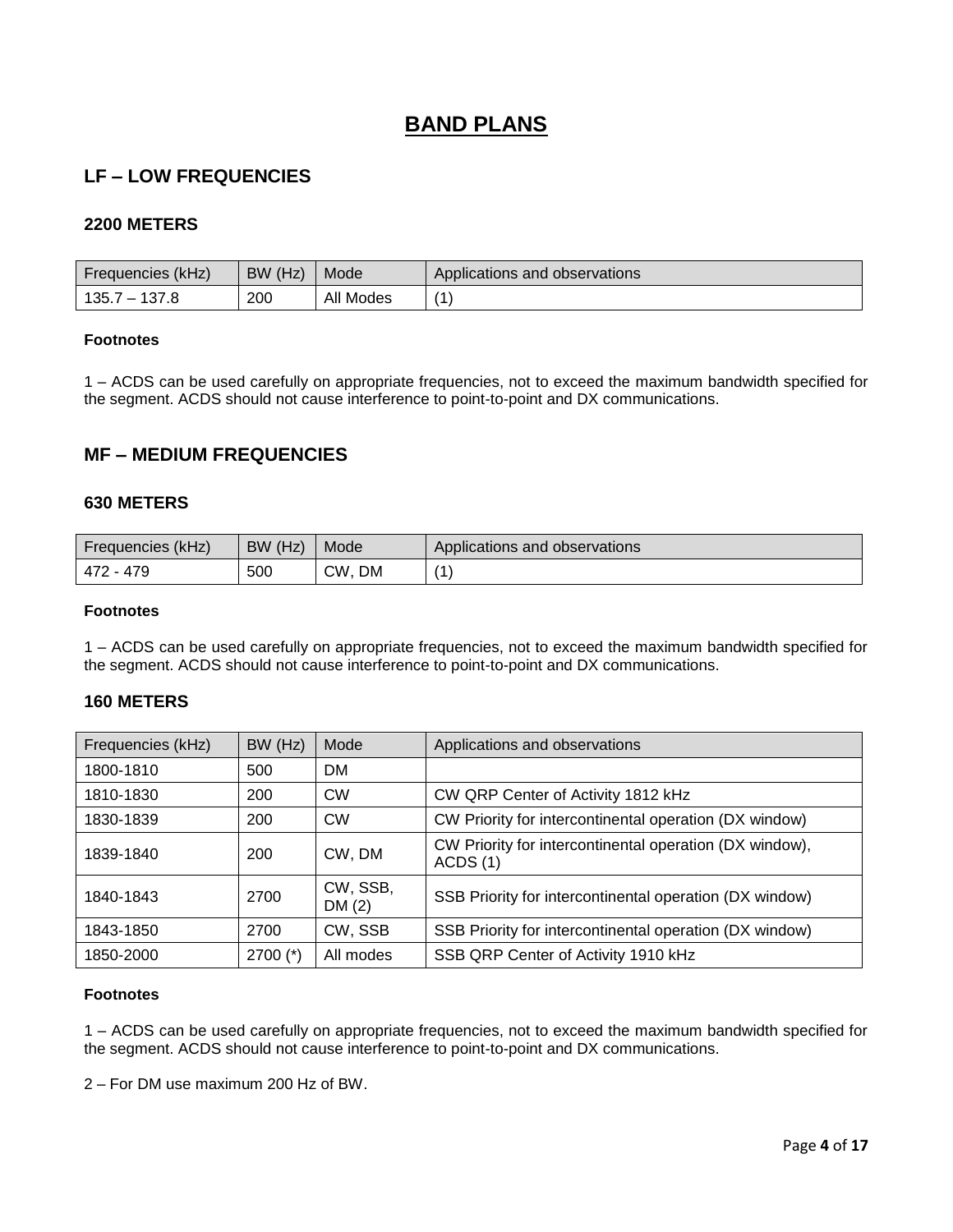(\*) DSB AM phone is allowed with maximum 6 kHz BW as exception.

# **HF – HIGH FREQUENCIES**

### **80 METERS**

| Frequencies (kHz) | BW (Hz)    | Mode      | Applications and observations                                                                         |
|-------------------|------------|-----------|-------------------------------------------------------------------------------------------------------|
| 3500-3510         | 200        | <b>CW</b> | Priority for intercontinental operation (DX window)                                                   |
| 3510-3560         | 200        | <b>CW</b> | CW QRS Center of Activity 3555 kHz,<br>CW contest preferred                                           |
| 3560-3570         | 200        | <b>CW</b> | CW QRP Center of Activity 3560 kHz                                                                    |
| 3570-3580         | 200        | CW, DM    |                                                                                                       |
| 3580-3590         | 500        | CW, DM    |                                                                                                       |
| 3590-3600         | 500        | CW, DM    | <b>ACDS</b>                                                                                           |
| 3600-3625         | 2700 $(*)$ | All modes | <b>ACDS</b>                                                                                           |
| 3600-3650         | 2700       | All modes | SSB contest preferred                                                                                 |
| 3650-3700         | 2700       | All modes | SSB QRP Center of Activity 3690 kHz                                                                   |
| 3700-3775         | 2700       | All modes | SSB contest preferred,<br>Image Center of Activity 3735 kHz,<br>Emergency Center of Activity 3750 kHz |
| 3775-3800         | 2700       | All modes | Priority for intercontinental operation (DX window)                                                   |
| 3800-3875         | 2700       | All modes |                                                                                                       |
| 3875-3900         | $2700$ (*) | All modes | Image Center of Activity 3845 kHz,<br>AM Center of Activity 3885 kHz                                  |
| 3900-4000         | 2700       | All modes | Emergency Center of Activity 3985 kHz                                                                 |

#### **Footnotes**

(\*) DSB AM phone is allowed with maximum 6 kHz BW as exception.

### **60 METERS**

| Frequencies (kHz) | BW (Hz) | Mode      | Applications and observations |
|-------------------|---------|-----------|-------------------------------|
| 5351.5 - 5354     | 500     | CW, DM    |                               |
| 5354 - 5366       | 2700    | All Modes |                               |
| $5366 - 5366.5$   | 20      | CW, DM    | <b>ACDS</b>                   |

#### **Footnotes**

1 – The band should be avoided for local nets, instead make use of adjacent amateur bands or alternative 5 MHz domestic channels (where available under ITU RR Article 4.4).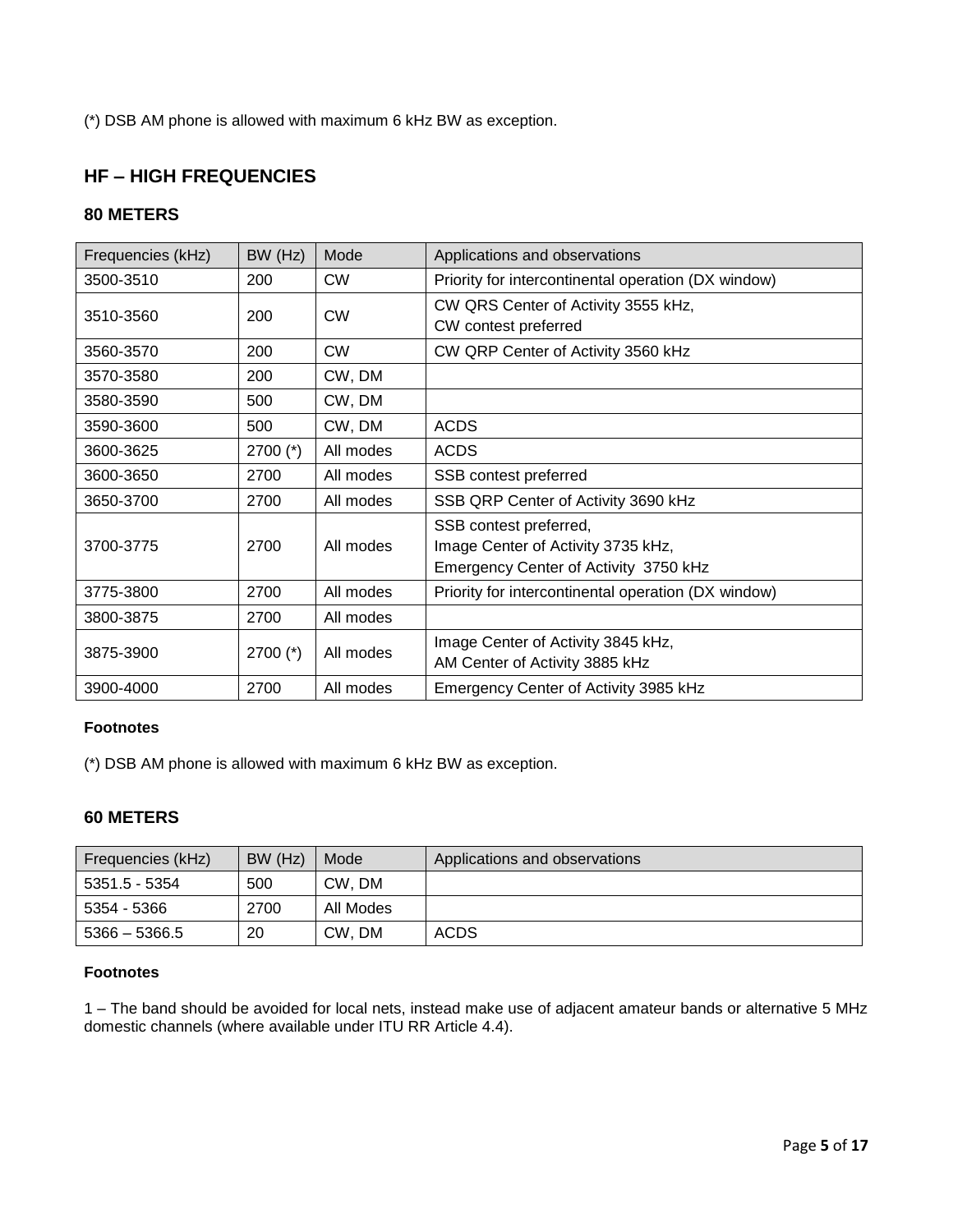# **40 METERS**

| Frequencies (kHz) | BW (Hz)    | Mode      | Applications and observations                                                                                                                                    |
|-------------------|------------|-----------|------------------------------------------------------------------------------------------------------------------------------------------------------------------|
| 7000-7025         | 200        | <b>CW</b> | Priority for intercontinental operation (DX window)                                                                                                              |
| 7025-7040         | 200        | <b>CW</b> | QRP Center of Activity 7030 kHz                                                                                                                                  |
| 7040-7047         | 500        | CW, DM    |                                                                                                                                                                  |
| 7047-7050         | 500        | CW, DM    | <b>ACDS</b>                                                                                                                                                      |
| 7050-7053         | 2700       | All modes | <b>ACDS</b>                                                                                                                                                      |
| 7053-7060         | 2700       | All modes | R2 Emergency Center of Activity 7060 kHz                                                                                                                         |
| 7060-7100         | 2700       | All modes | SSB contest preferred,<br>DV Center of Activity 7070 kHz,<br>SSB QRP Center of Activity 7090 kHz                                                                 |
| 7100 - 7130       | $2700$ (*) | All modes |                                                                                                                                                                  |
| 7130 - 7200       | $2700$ (*) | All modes | SSB contest preferred,<br>Image Center of Activity 7165 kHz                                                                                                      |
| 7200 - 7300       | $2700$ (*) | All modes | R2 Emergency Center of Activity 7240 kHz,<br>R2 Emergency Center of Activity 7275 kHz,<br>SSB QRP Center of Activity 7285 kHz,<br>AM Center of Activity 7290 kHz |

### **Footnotes**

(\*) DSB AM phone is allowed with maximum 6 kHz BW as exception.

### **30 METERS**

| Frequencies (kHz) | BW (Hz) | Mode      | Applications and observations       |
|-------------------|---------|-----------|-------------------------------------|
| 10100 - 10130     | 200     | <b>CW</b> | CW QRP Center of Activity 10116 kHz |
| 10130 - 10140     | 500     | CW, DM    | ACDS                                |
| 10140 - 10150     | 2700    | CW. DM    |                                     |

### **Footnotes**

1 – CW Beacons should be avoided

### **20 METERS**

| Frequencies (kHz) | BW (Hz) | Mode      | Applications and observations                                 |
|-------------------|---------|-----------|---------------------------------------------------------------|
| 14000-14025       | 200     | <b>CW</b> | Priority for intercontinental operation (DX window)           |
| 14025-14060       | 200     | <b>CW</b> | CW Contests preferred,<br>CW QRS Center of Activity 14055 kHz |
| 14060-14070       | 200     | <b>CW</b> | CW QRP Center of Activity 14060 kHz                           |
| 14070-14089       | 500     | CW, DM    |                                                               |
| 14089-14099       | 500     | CW, DM    | <b>ACDS</b>                                                   |
| 14099-14101       | 200     | <b>CW</b> | IBP (exclusive)                                               |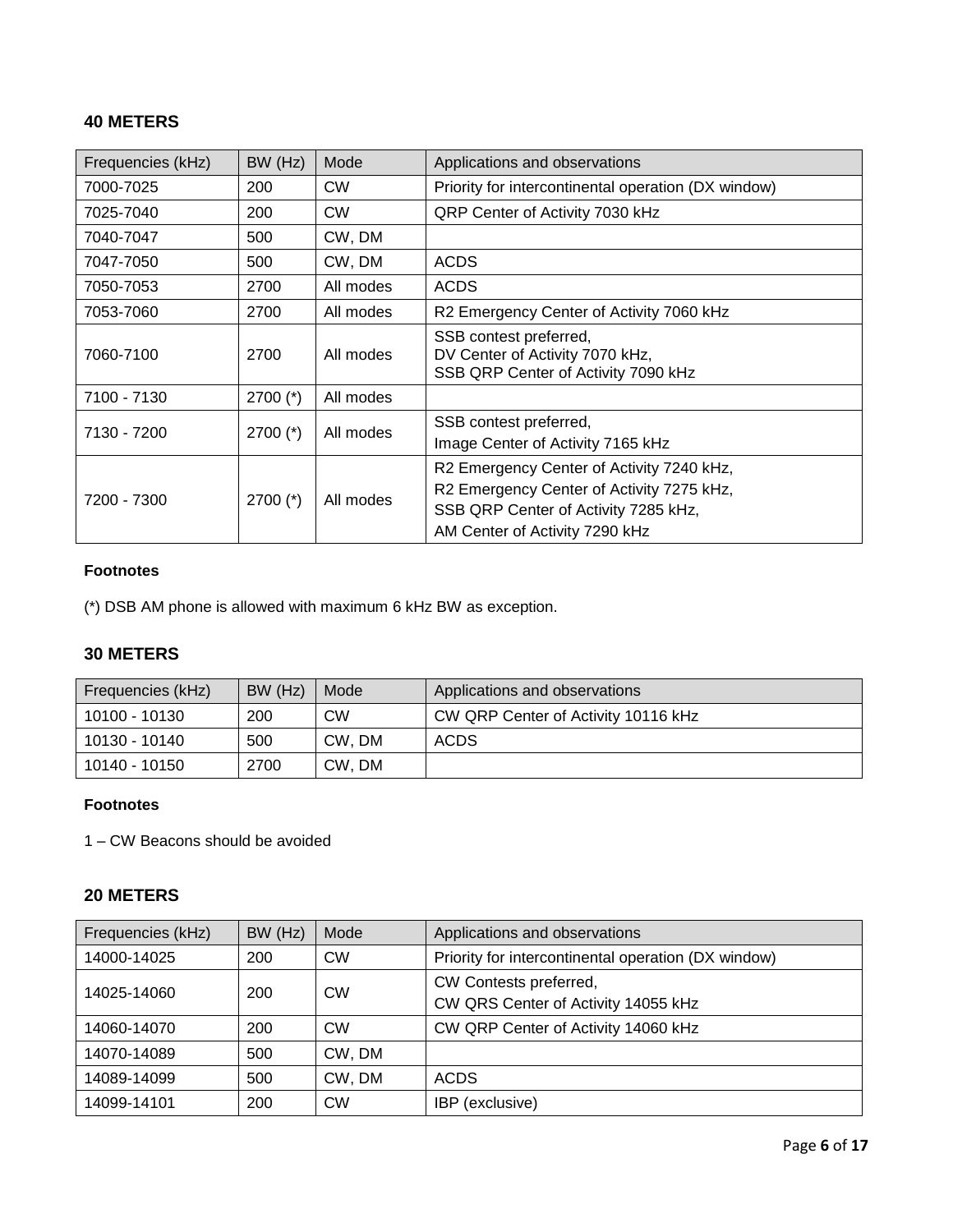| 14101-14112 | 2700       | All Modes | <b>ACDS</b>                                                                                           |
|-------------|------------|-----------|-------------------------------------------------------------------------------------------------------|
| 14112-14190 | 2700       | All Modes | <b>SSB Contest preferred</b>                                                                          |
| 14190-14200 | 2700       | All Modes | SSB Priority for intercontinental operation (DX window), SSB<br>Contest preferred                     |
| 14200-14285 | 2700       | All Modes | SSB Contest preferred,<br>Image Center of Activity 14230 kHz,<br>SSB QRP Center of Activity 14285 kHz |
| 14285-14300 | $2700$ (*) | All Modes | AM Calling QRG 14285 kHz                                                                              |
| 14300-14350 | 2700       | All Modes | Global Emergency Center of Activity 14300 kHz                                                         |

(\*) DSB AM phone is allowed with maximum 6 kHz BW as exception.

# **17 METERS**

| Frequencies (kHz) | BW (Hz) | Mode      | Applications and observations                                                      |
|-------------------|---------|-----------|------------------------------------------------------------------------------------|
| 18068-18095       | 200     | <b>CW</b> | CW QRP Center of Activity 18086 kHz                                                |
| 18095-15105       | 500     | CW, DM    |                                                                                    |
| 18105-18109       | 500     | CW, DM    | <b>ACDS</b>                                                                        |
| 18109-18111       | 200     | <b>CW</b> | IBP (exclusive)                                                                    |
| 18111-18120       | 2700    | All modes | <b>ACDS</b>                                                                        |
| 18120-18168       | 2700    | All modes | QRP Center of Activity 18130 kHz,<br>Global Emergency Center of Activity 18160 kHz |

# **15 METERS**

| Frequencies (kHz) | BW (Hz)    | Mode      | Applications and observations                                                                                                 |
|-------------------|------------|-----------|-------------------------------------------------------------------------------------------------------------------------------|
| 21000-21070       | 200        | <b>CW</b> | CW QRP Center of Activity 21060 kHz                                                                                           |
| 21070-21090       | 500        | CW, DM    |                                                                                                                               |
| 21090-21110       | 500        | CW, DM    | <b>ACDS</b>                                                                                                                   |
| 21110-21120       | 2700       | CW, DM    | <b>ACDS</b>                                                                                                                   |
| 21120-21149       | 500        | All modes |                                                                                                                               |
| 21149-21151       | 200        | <b>CW</b> | IBP (exclusive)                                                                                                               |
| 21151-21380       | 2700       | All modes | SSB QRP Center of Activity 21285 kHz,<br>Image Center of Activity 21340 kHz,<br>Global Emergency Center of Activity 21360 kHz |
| 21380-21450       | $2700$ (*) | All modes |                                                                                                                               |

### **Footnotes**

(\*) DSB AM phone is allowed with maximum 6 kHz BW as exception.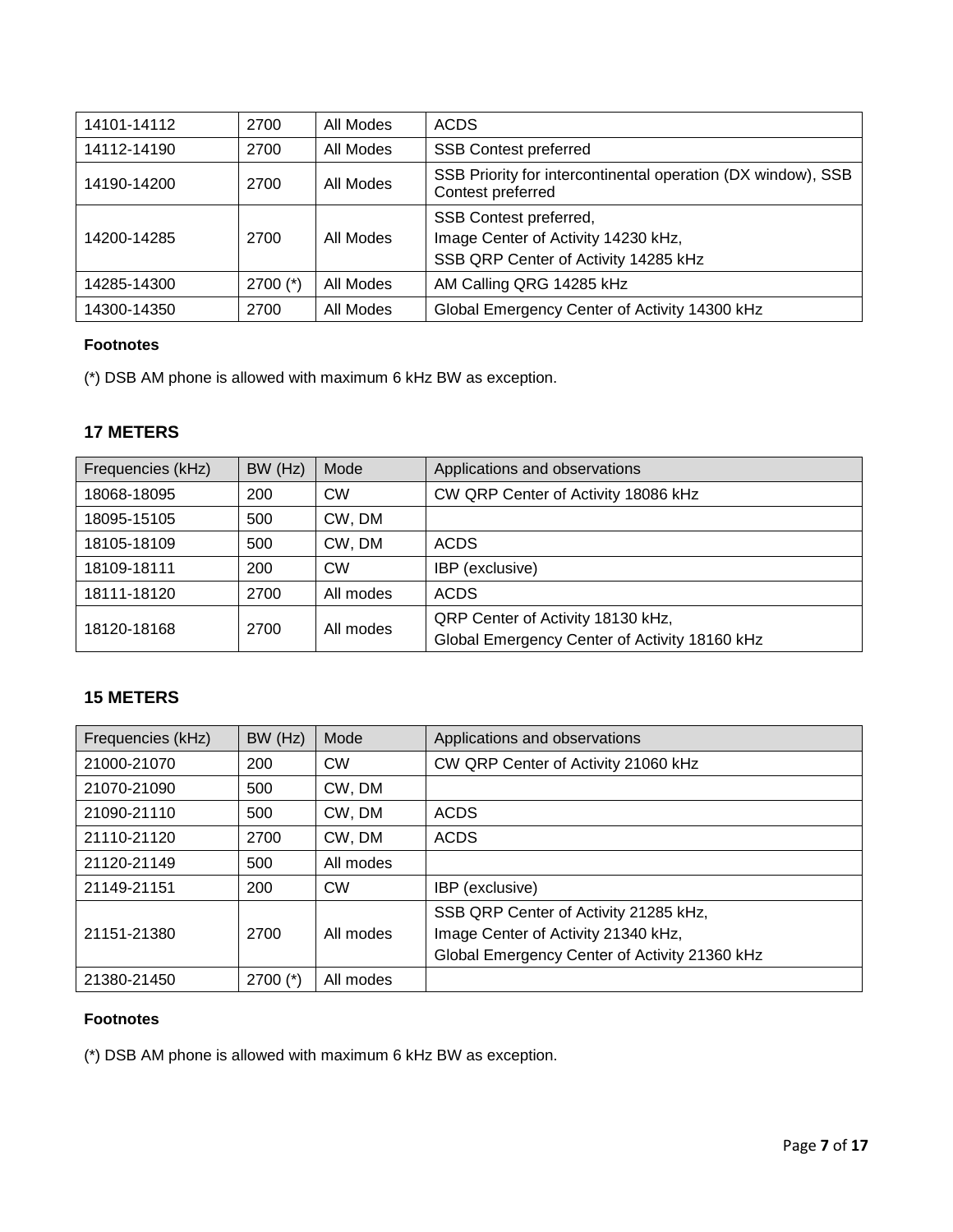# **12 METERS**

| Frequencies (kHz) | BW (Hz) | Mode      | Applications and observations        |
|-------------------|---------|-----------|--------------------------------------|
| 24890-24915       | 200     | <b>CW</b> | CW QRP Center of Activity 24906 kHz  |
| 24915-24925       | 500     | CW, DM    |                                      |
| 24925-24929       | 500     | CW, DM    | <b>ACDS</b>                          |
| 24929-24931       | 200     | <b>CW</b> | IBP (exclusive)                      |
| 24931-24940       | 2700    | All modes | <b>ACDS</b>                          |
| 24940-24990       | 2700    | All modes | SSB QRP Center of Activity 24950 kHz |

# **10 METERS**

| Frequencies (kHz) | BW (Hz) | Mode      | Applications and observations                                                                                   |
|-------------------|---------|-----------|-----------------------------------------------------------------------------------------------------------------|
| 28000-28070       | 200     | <b>CW</b> | CW QRS Center of Activity 28055 kHz,<br>CW QRP Center of Activity 28060 kHz                                     |
| 28070-28120       | 500     | CW, DM    |                                                                                                                 |
| 28120-28150       | 500     | CW, DM    | <b>ACDS</b>                                                                                                     |
| 28150-28190       | 500     | CW, DM    |                                                                                                                 |
| 28190-28225       | 200     | <b>CW</b> | Beacons, IBP (exclusive) 28199-28201 kHz                                                                        |
| 28225-28300       | 2700    | All modes | <b>Beacons</b>                                                                                                  |
| 28300-28320       | 2700    | All modes | <b>ACDS</b>                                                                                                     |
| 28320-29000       | 2700    | All modes | DV Center of Activity 28330 kHz,<br>SSB QRP Center of Activity 28360 kHz,<br>Image Center of Activity 28680 kHz |
| 29000-29200       | 6000    | All modes | AM preferred                                                                                                    |
| 29200-29300       | 6000    | All modes | <b>ACDS</b>                                                                                                     |
| 29300-29510       | 6000    | All Modes | Satellite                                                                                                       |
| 29510-29520       |         |           | Guard band, no transmission allowed                                                                             |
| 29520-29590       | 6000    | FM, DV    | Repeater inputs (exclusive) (9 channels of 10 kHz from<br>29520-29590 kHz)                                      |
| 29590-29620       | 6000    | FM, DV    | FM calling QRG 29600 kHz                                                                                        |
| 29620-29700       | 6000    | FM, DV    | Repeater outputs (9 channels of 10 kHz from 29620 to<br>26690 kHz)                                              |

# **VHF – VERY HIGH FREQUENCIES**

# **6 METERS**

| Frequencies (MHz) | BW (Hz) | Mode        | Applications and observations                 |
|-------------------|---------|-------------|-----------------------------------------------|
| 50.000-50.100     | 500     | СW          | Beacons                                       |
| 50.100-50.125     | 2700    | CW, SSB     | DX window. Calling QRG (exclusive) 50.110 MHz |
| 50.125-50.400     | 2700    | CW, SSB, DM | PSK Center of Activity 50.305 MHz             |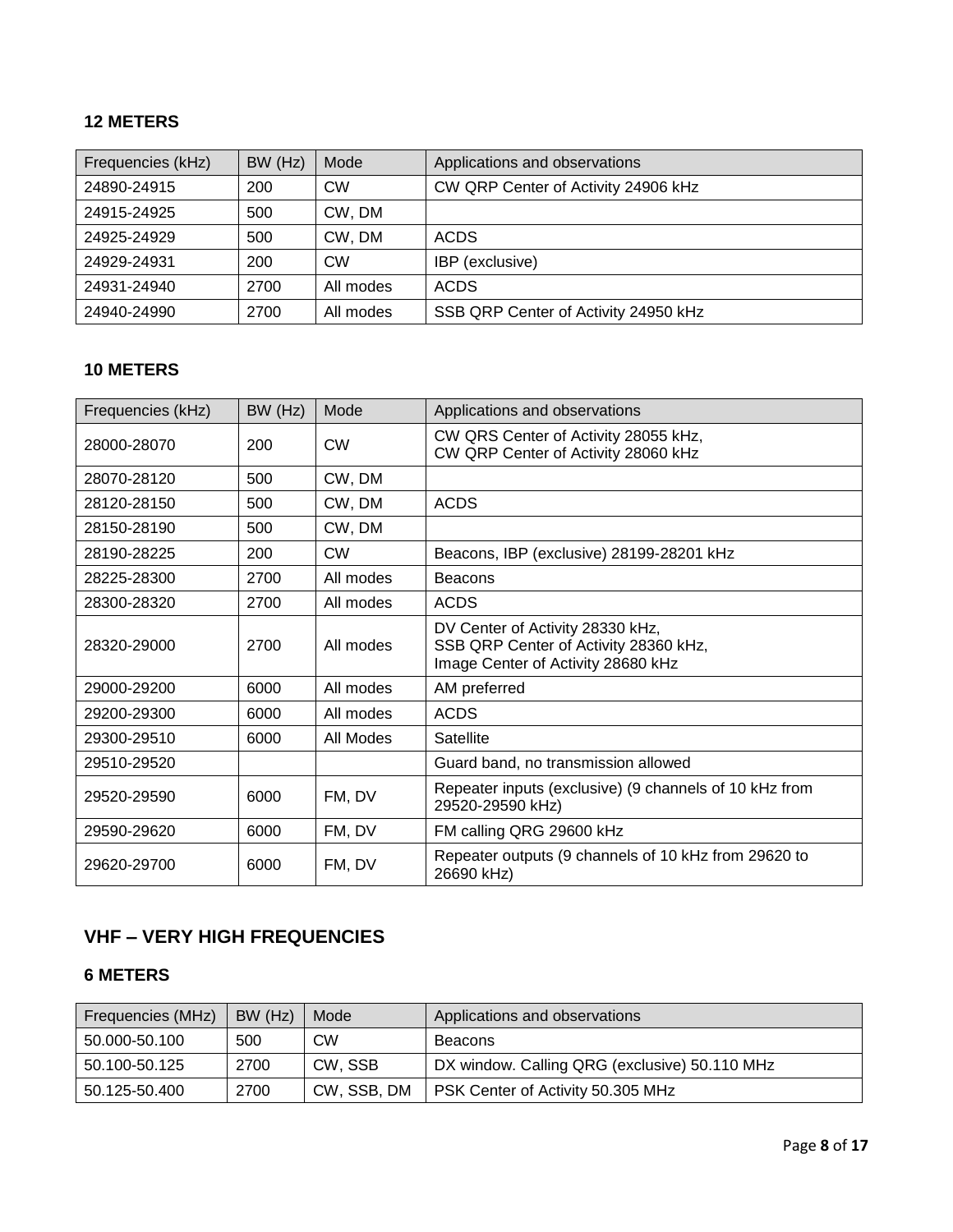| 50.400-50.500 | $2700$ (*) | All modes | Beacons, ACDS (Digital Beacons)                                                          |
|---------------|------------|-----------|------------------------------------------------------------------------------------------|
| 50.500-50.600 | $2700$ (*) | All modes | <b>ACDS</b>                                                                              |
| 50.600-50.800 | 12000      | All modes | <b>ACDS</b>                                                                              |
| 50.800-51.000 | 12000      | All modes | Radio remote control permitted (20 kHz channels)                                         |
| 51.000-51.110 | 2700       | CW, SSB   | DX window                                                                                |
| 51.110-51.480 | 12000      | FM, DV    | Repeater inputs (exclusive) (10 kHz channels starting at<br>51.120 MHz) (output +500 Hz) |
| 51.500-51.600 | 12000      | FM, DV    | Simplex                                                                                  |
| 51.620-51.980 | 12000      | FM, DV    | Repeater outputs (10 kHz channels starting at 51.620 MHz)<br>$(input -500 Hz)$           |
| 52.000-52.100 | 12000      | FM, DV    | IVG (10 kHz channels)                                                                    |
| 52.100-54.000 | 12000      | All modes |                                                                                          |

(\*) DSB AM phone is allowed with maximum 6 kHz BW as exception.

# **2 METERS**

| Frequencies (MHz) | BW (Hz) | Mode        | Applications and observations                                                      |
|-------------------|---------|-------------|------------------------------------------------------------------------------------|
| 144.000-144.025   | 2700    | All modes   | Satellites (Note 1)                                                                |
| 144.000-144.110   | 500     | <b>CW</b>   | <b>EME and Weak Signal</b>                                                         |
| 144.110-144.150   | 2700    | CW, DM      | <b>EME and Weak Signal</b>                                                         |
| 144.150-144.180   | 2700    | CW, DM, SSB | Weak Signal                                                                        |
| 144.180-144.275   | 2700    | CW, SSB     | Weak Signal, Calling QRG (exclusive) 144.200 MHz                                   |
| 144.275-144.300   | 500     | <b>CW</b>   | <b>Beacons</b>                                                                     |
| 144.300-144.360   | 2700    | CW, SSB     | Calling QRG 144.300 MHz                                                            |
| 144.360-144.400   | 12000   | <b>DM</b>   | ACDS, APRS Center of Activity 144.390 MHz                                          |
| 144.400-144.500   | 500     | CW, DM      | Beacons, ACDS (Digital Beacons) (Note 2)                                           |
| 144.500-144.600   |         |             | <b>Local Option</b>                                                                |
| 144.600-144.900   | 12000   | FM, DV      | Repeater inputs (exclusive) (output +600 kHz)                                      |
| 144.900-145.000   | 12000   | FM, DV      | Weak Signal                                                                        |
| 145.000-145.100   | 12000   | All modes   | ACDS, IVG (10 kHz channels) (Note 3)                                               |
| 145.100-145.200   |         |             | <b>Local Option</b>                                                                |
| 145.200-145.500   | 12000   | FM, DV      | Repeater outputs (input -600 kHz)                                                  |
| 145.500-145.790   | 12000   | All modes   |                                                                                    |
| 145.790-145.800   |         |             | Guard band, no transmission allowed                                                |
| 145.800-146.000   | 12000   | All modes   | Satellites (exclusive)                                                             |
| 146.000-146.390   | 12000   | FM, DV      | Repeater inputs (exclusive) (output +600 kHz) (Channels<br>from 146.01-146.37 MHz) |
| 146.390-146.600   | 12000   | FM, DV      | FM Calling Freq. 146.520 MHz                                                       |
| 146.600-146.990   | 12000   | FM, DV      | Repeater outputs (input -600 kHz) (last channel 144.970<br>MHz)                    |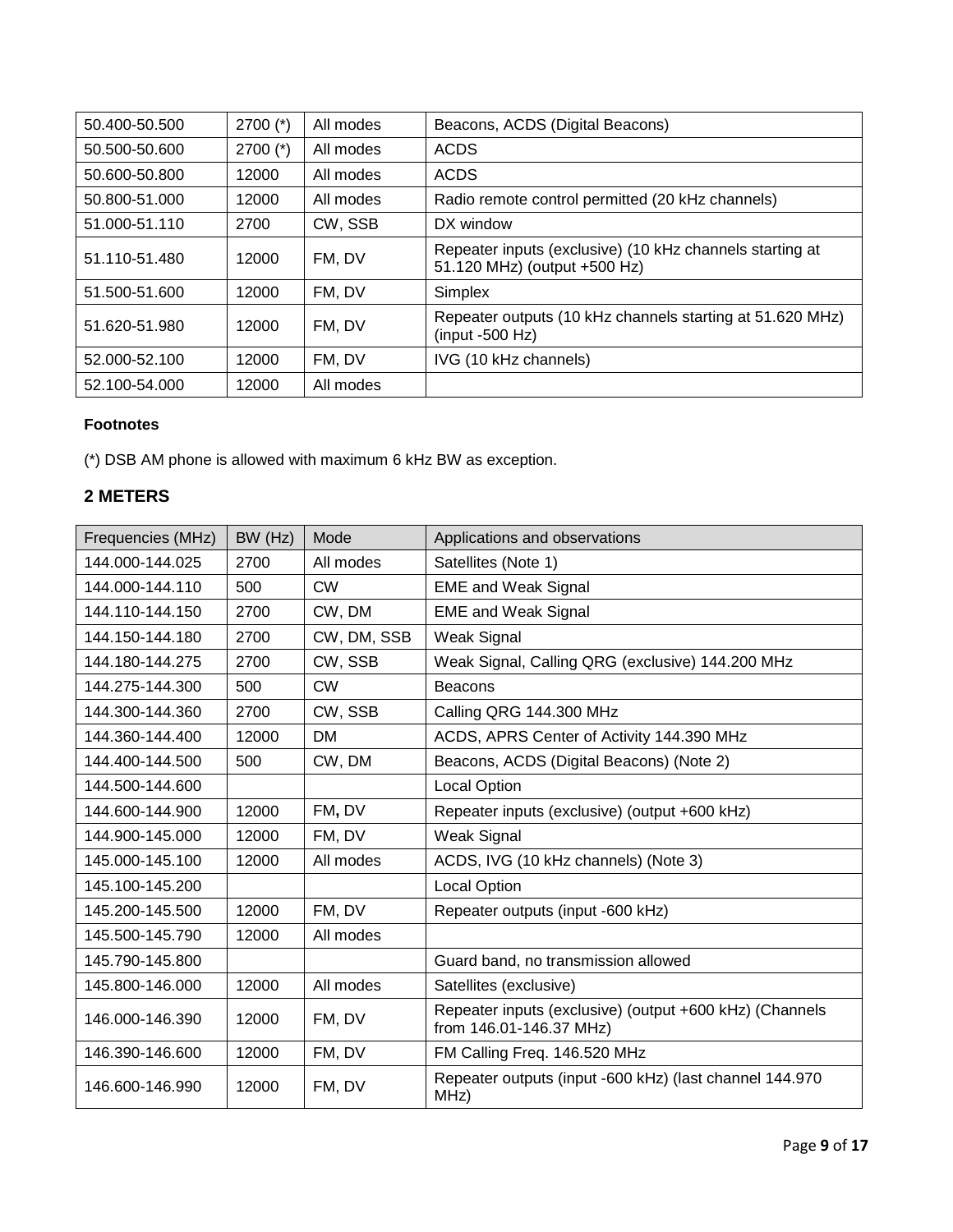| 146.990-147.400 | 12000 | FM, DV | Repeater inputs (exclusive) (output +600 kHz) (first channel<br>147,000 MHz) |
|-----------------|-------|--------|------------------------------------------------------------------------------|
| 147.400-147.590 | 12000 | FM. DV |                                                                              |
| 147.590-148.000 | 12000 | FM. DV | Repeater outputs (input -600 kHz)                                            |

1 – Designers and operators of satellites using this section shall not transmit below 144.0025 MHz so that a necessary guard band is provided at the bottom band edge.

2 - 144.490 MHz may be used for FM voice uplinks to the International Space Station. Priority should be given to this activity when required.

3 - In Caribbean region 145.010 MHz must be protected for APRS operation.

### **1.25 METER**

| Frequencies (MHz) | BW (Hz) | Mode        | Applications and observations                        |
|-------------------|---------|-------------|------------------------------------------------------|
| 220.000-222.000   | 12000   | All modes   | <b>ACDS</b>                                          |
| 222.000-222.050   | 500     | CW, DM      | <b>EME and Weak Signal</b>                           |
| 222.050-222.060   | 500     | <b>CW</b>   | <b>Beacons</b>                                       |
| 222.060-222.070   | 500     | CW, DM      | Beacons, ACDS (Digital Beacons)                      |
| 222.070-222.100   | 500     | CW, SSB, DM | Weak Signal, SSB/CW Calling QRG 222.100 MHz          |
| 222.100-222.150   | 2700    | CW, SSB     | Weak Signal                                          |
| 222.150-222.250   |         |             | <b>Local Option</b>                                  |
| 222.250-223.380   | 12000   | FM, DV      | Repeater inputs (exclusive) (output +1600 kHz)       |
| 223.380-223.520   | 12000   | FM, DV      |                                                      |
| 223.520-223.640   | 12000   | All modes   | <b>ACDS</b>                                          |
| 223.640-223.700   | 12000   | All modes   | ACDS, Links and control auxiliary to repeaters       |
| 223.700-223.750   | 12000   | FM, DV      | ACDS, IVG (10 kHz channels)                          |
| 223.750-223.850   | 12000   | FM, DV      | <b>Local Option</b>                                  |
| 223.850-225.000   | 12000   | FM, DV      | Repeater outputs (20 kHz channels) (input -1600 kHz) |

# **UHF – ULTRA HIGH FREQUENCIES**

### **70 CENTIMETERS**

| Frequencies (MHz) | BW (Hz) | Mode       | Applications and observations                                                           |
|-------------------|---------|------------|-----------------------------------------------------------------------------------------|
| 420.000-426.000   |         | <b>ATV</b> | ATV repeater or simplex with 421.25 MHz video carrier<br>control links and experimental |
| 426.000-432.000   |         | <b>ATV</b> | ATV simplex with 427.25 MHz video carrier frequency (Note                               |
| 432.000-432.025   | 500     | <b>CW</b>  | EME                                                                                     |
| 432.025-432.100   | 500     | CW, DM     | <b>EME and Weak Signal</b>                                                              |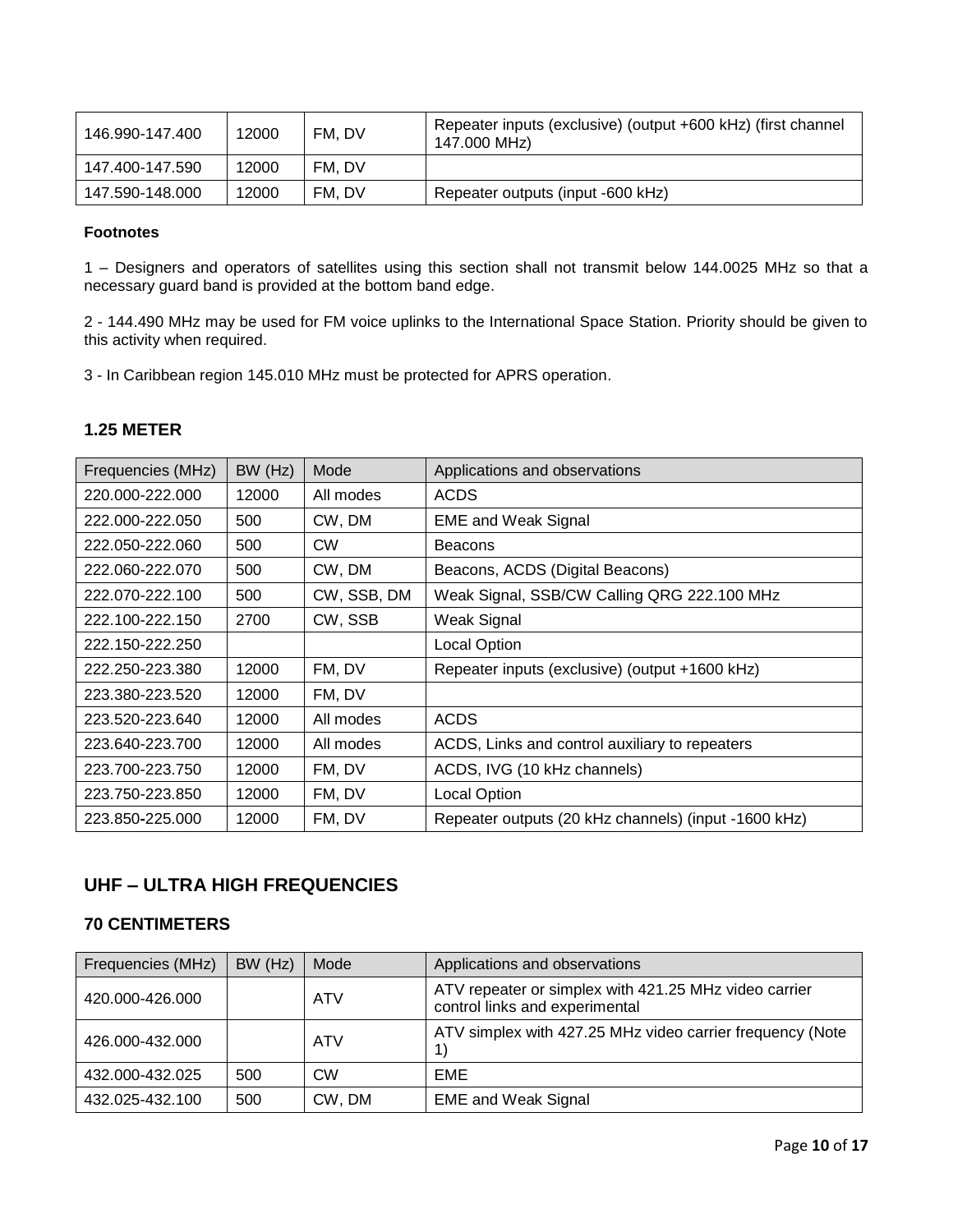| 432.100-432.300 | 2700  | CW, SSB     | Weak Signal, SSB/CW Calling Frequency 432.1 MHz |
|-----------------|-------|-------------|-------------------------------------------------|
| 432.300-432.400 | 500   | <b>CW</b>   | <b>Beacons</b>                                  |
| 432.400-432.420 | 2700  | CW, DM      | Beacons, ACDS (Digital Beacons)                 |
| 432.420-433.000 | 2700  | CW, SSB, DM |                                                 |
| 433.000-433.050 | 12000 | <b>DM</b>   | <b>ACDS</b>                                     |
| 433.050-433.100 | 12000 | All modes   | <b>IVG</b>                                      |
| 433.100-435.000 |       |             | <b>Local Option</b>                             |
| 435.000-438.000 |       | All modes   | Satellite (exclusive)                           |
| 438.000-450.000 |       |             | Local Option (Note 1)                           |

1 – For countries without 430-450 MHz full Amateur Service range, the 430-432 MHz and 438-450 MHz segments must be used according local options.

# **33 CENTIMETERS**

| Frequencies (MHz) | BW (Hz) | Mode        | Applications and observations                                  |
|-------------------|---------|-------------|----------------------------------------------------------------|
| 902.000-902.075   |         |             | Local option                                                   |
| 902.075-902.125   | 2700    | CW, SSB     | Weak signal, Calling Frequency 902.1 MHz                       |
| 902.125-903.000   | 12000   | FM, DV      | Repeater inputs (output +25 MHz) (12.5 kHz channel<br>spacing) |
| 903.000-903.100   | 2700    | CW, SSB, DM | Weak Signal, Beacons, ACDS (Digital Beacon)                    |
| 903.100-903.400   | 2700    | CW, SSB     | Weak Signal. Calling Frequency 903.1 MHz                       |
| 903.400-909.000   |         | All modes   | Mixed operations including control links                       |
| 909.000-927.000   |         | All modes   | Broadband multimedia including ATV, DATV and SS.               |
| 927.000-927.075   |         |             | Local option                                                   |
| 927.075-927.125   |         | FM, DV      | Simplex                                                        |
| 927.125-928.000   |         | FM, DV      | Repeater outputs (input -25 MHz)                               |

# **23 CENTIMETERS**

| Frequencies (MHz) | BW (Hz)  | Mode       | Applications and observations                                             |
|-------------------|----------|------------|---------------------------------------------------------------------------|
| 1240.000-1246.000 |          | <b>ATV</b> | ATV Channel 1                                                             |
| 1246.000-1248.000 | 20 kHz   | FM, DV     | Point-to-point links paired with 1258.000-1260.000                        |
| 1248.000-1252.000 | 20 kHz   | <b>DM</b>  |                                                                           |
| 1252.000-1258.000 |          | <b>ATV</b> | ATV Channel 2                                                             |
| 1258.000-1260.000 | 20 kHz   | FM, DV     | Point-to-point links paired with 1246.000-1248.000                        |
| 1260.000-1270.000 |          | All modes  | Priority to Satellite uplinks, Experimental, Simplex ATV                  |
| 1270.000-1276.000 | $20$ kHz | FM, DV     | Repeater inputs, 25 kHz channel spacing, paired with<br>1282.000-1288.000 |
| 1270.000-1274.000 | 20 kHz   | FM, DV     | Repeater inputs, 25 kHz channel spacing, paired with                      |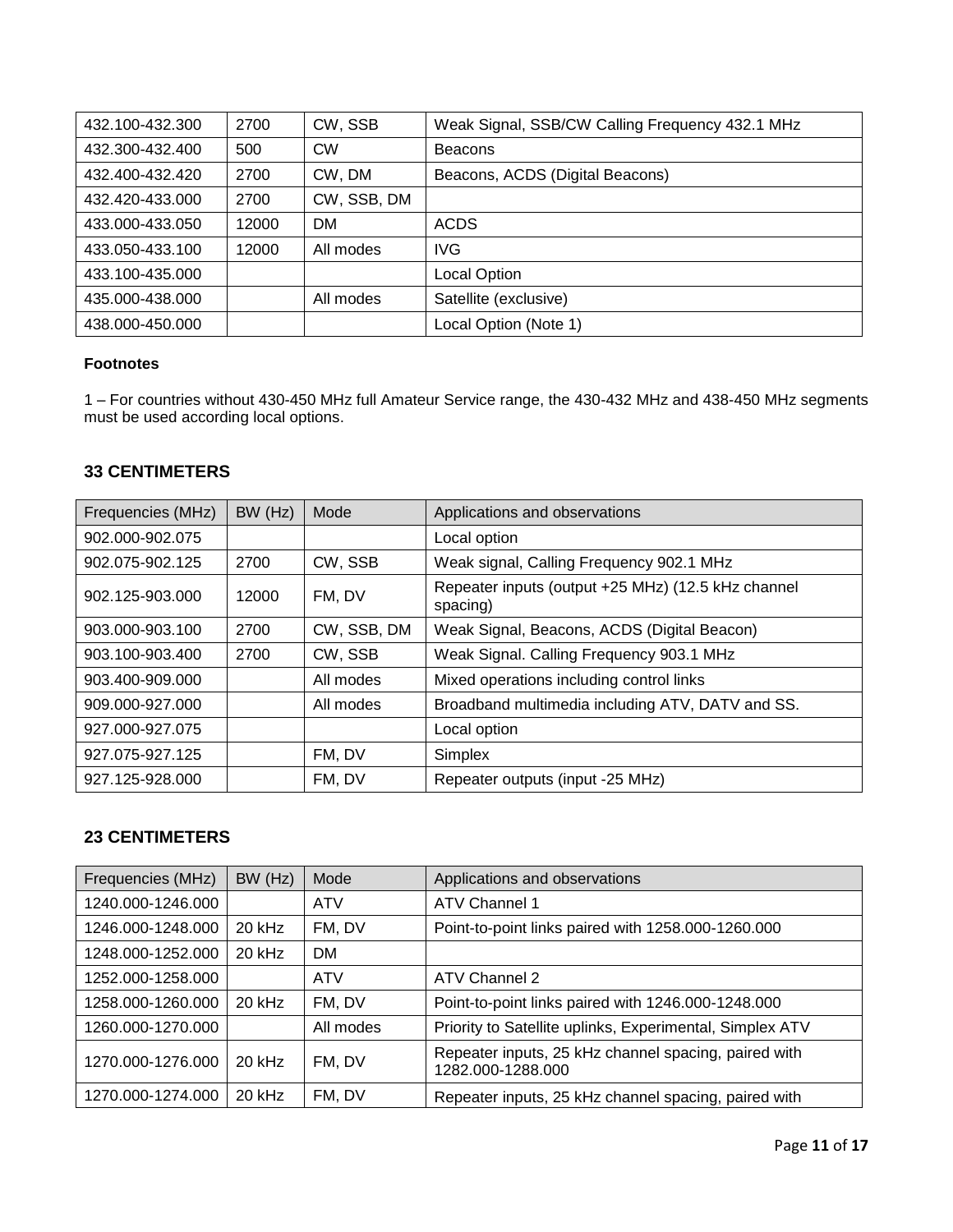|                   |          |             | 1290.000-1294.000 (Regional option)                                                          |
|-------------------|----------|-------------|----------------------------------------------------------------------------------------------|
| 1276.000-1282.000 |          | <b>ATV</b>  | ATV Channel 3                                                                                |
| 1282.000-1288.000 | 20 kHz   | FM, DV      | Repeater outputs, 25 kHz channel spacing, paired with<br>1270.000-1276.000                   |
| 1288.000-1294.000 |          | All modes   | Broadband Experimental. Simplex ATV                                                          |
| 1290.000-1294.000 | 20 kHz   | FM, DV      | Repeater outputs, 25 kHz channel spacing, paired with<br>1270.000-1274.000 (Regional option) |
| 1294.000-1295.000 | $20$ kHz | FM, DV      | FM simplex calling frequency 1294.500 MHz                                                    |
| 1295.000-1295.800 |          | All modes   | Narrow Band Image, Experimental                                                              |
| 1295.800-1296.080 | 2700     | CW, SSB, DM | <b>EME and Weak Signal</b>                                                                   |
| 1296.080-1296.200 | 2700     | CW, SSB     | Weak Signal, CW/SSB calling frequency 1296.100 MHz                                           |
| 1296.200-1296.400 | 500      | CW, DM      | Beacons, ACDS (Digital Beacon)                                                               |
| 1296.400-1297.000 | 2700     | All modes   | <b>General Narrow Band</b>                                                                   |
| 1297.000-1300.000 | 150 kHz  | DM.         |                                                                                              |

# **13 CENTIMETERS**

| Frequencies (MHz) | BW (Hz) | Mode                        | Applications and observations                                           |
|-------------------|---------|-----------------------------|-------------------------------------------------------------------------|
| 2300.000-2303.000 | 1 MHz   | All mode                    | Analog & Digital, including full duplex; paired with 2390 -<br>2393 MHz |
| 2303.000-2303.750 | 50 kHz  | All mode                    | Analog & Digital; paired with 2393 - 2393.750 MHz                       |
| 2303.750-2304.000 | 3000    | CW, SSB, DM                 | Weak Signal                                                             |
| 2304.000-2304.100 | 3000    | CW, SSB, DM                 | <b>EME and Weak Signal</b>                                              |
| 2304.100-2304.300 | 3000    | CW, SSB, DM                 | Weak Signal. Calling Frequency 2304.100 MHz                             |
| 2304.300-2304.400 | 3000    | CW, DM                      | Beacons, ACDS (digital beacons)                                         |
| 2304.400-2304.750 | 6000    | CW, SSB, DM,<br><b>NBFM</b> | Weak Signal                                                             |
| 2304.750-2305.000 | 50 kHz  | All mode                    | Analog & Digital; paired with 2394.750 - 2395 MHz                       |
| 2305.000-2310.000 | 1 MHz   | All mode                    | Analog & Digital, paired with 2395 - 2400 MHz                           |
| 2310.000-2390.000 |         |                             | <b>Local Option</b>                                                     |
| 2390.000-2393.000 | 1 MHz   | All modes                   | Analog & Digital, including full duplex; paired with 2300-<br>2303 MHz  |
| 2393.000-2393.750 | 50 kHz  | All modes                   | Analog & Digital; paired with 2303 - 2303.750 MHz                       |
| 2393.750-2394.750 |         | All modes                   | Experimental                                                            |
| 2394.750-2395.000 | 50 kHz  | All modes                   | Analog & Digital; paired with 2304.750 - 2305 MHz                       |
| 2395.000-2400.000 | 1 MHz   | All modes                   | Analog & Digital, including full duplex; paired with 2305-<br>2310 MHz  |
| 2400.000-2450.000 |         | All modes                   | Satellites (1)                                                          |

### **Footnotes**

1 – Broadband applications can be used in 2410 – 2450 MHz with the maximum CW of 22 MHz. The broadband applications should not cause interference on satellites communications.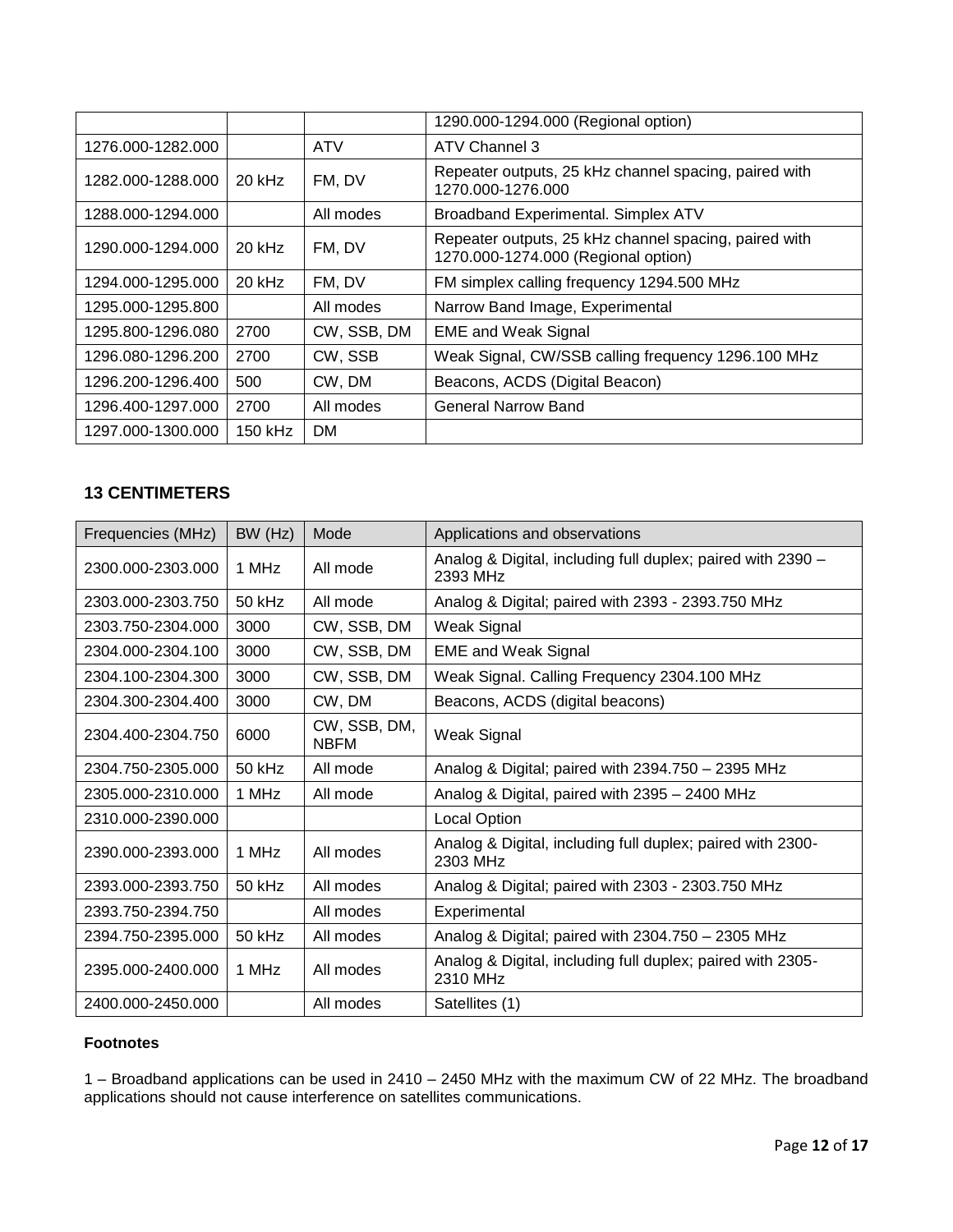# **SHF – SUPER HIGH FREQUENCIES**

# **9 CENTIMETERS**

| Frequencies (MHz) | BW (Hz)                  | Mode                        | Applications and observations                                                           |
|-------------------|--------------------------|-----------------------------|-----------------------------------------------------------------------------------------|
| 3300.000-3309.000 | 1 MHz                    | All modes                   | Analog & Digital, including Full Duplex; paired with 3430.0-<br>3439.0 (130 MHz split)  |
| 3309.000-3310.000 |                          | All modes                   | Experimental                                                                            |
| 3310.000-3330.000 | 1 MHz                    | All modes                   | Analog & Digital, including Full Duplex; paired with 3410.0-<br>3430.0 (100 MHz split)  |
| 3330.000-3332.000 |                          | All modes                   | Experimental                                                                            |
| 3332.000-3339.000 | $\overline{\phantom{a}}$ | --                          | Radio Astronomy protected band                                                          |
| 3339.000-3345.800 | 1 MHz                    | All modes                   | Analog & Digital, including Full Duplex; paired with 3439.0-<br>3445.8; (100 MHz Split) |
| 3345.800-3352.500 | $\overline{a}$           | $\overline{a}$              | Radio Astronomy protected band                                                          |
| 3352.500-3355.000 | 200 kHz                  | All modes                   | Analog & Digital, including Full Duplex; paired with 3452.5-<br>3455.0 (100 MHz split)  |
| 3355.000-3357.000 |                          | All modes                   | Experimental                                                                            |
| 3357.000-3360.000 | 50 kHz                   | All modes                   | Analog & Digital, including Full Duplex; paired with 3457.0-<br>3460.0                  |
| 3360.000-3400.000 | 22 MHz                   | <b>DM</b>                   | Broadband Applications, ATV at local option on 3360-3380                                |
| 3400.000-3400.300 | 3000                     | CW, SSB, DM                 | EME, EME Calling Freq. 3400.100 MHz, Satellite                                          |
| 3400.300-3401.000 | 3000                     | CW, SSB, DM                 | Weak Signals, Satellite (1)                                                             |
| 3401.000-3410.000 |                          | All modes                   | Satellite                                                                               |
| 3410.000-3430.000 | 1 MHz                    | All modes                   | Analog & Digital, including Full Duplex; paired with 3310.0-<br>3330.0 (100 MHz split)  |
| 3430.000-3439.000 | 1 MHz                    | All modes                   | Analog & Digital, including Full Duplex; paired with 3300.0-<br>3309.0 (130 MHz split)  |
| 3439.000-3445.800 | 1 MHz                    | All modes                   | Analog & Digital, including Full Duplex; paired with 3339.0-<br>3345.8 (100 MHz split)  |
| 3445.800-3452.500 |                          | All modes                   | Experimental                                                                            |
| 3452.500-3455.000 | 200 kHz                  | All modes                   | Analog & Digital, including Full Duplex; paired with 3352.5-<br>3355.0 (100 MHz split)  |
| 3455.000-3455.500 | 100 kHz                  | All modes                   | Crossband linear translator (input or output)                                           |
| 3455.500-3456.300 | 6000                     | CW, SSB, DM,<br><b>NBFM</b> | Weak Signal. Calling Freq. 3456.100 MHz                                                 |
| 3456.300-3457.000 | 1000                     | CW, DM                      | Beacons, ACDS (Digital beacons)                                                         |
| 3457.000-3460.000 | 50 kHz                   | All modes                   | Analog & Digital, including Full Duplex; paired with 3357.0-<br>3360.0 (100 MHz Split)  |
| 3460.000-3500.000 | 22 MHz                   | All modes                   | Broadband Applications. ATV at local option on 3460-3480<br><b>MHz</b>                  |

### **Footnotes**

1 – There are no restrictions for modes and bandwidth for satellites communications. Care should be taken to avoid interference to adjacent segments.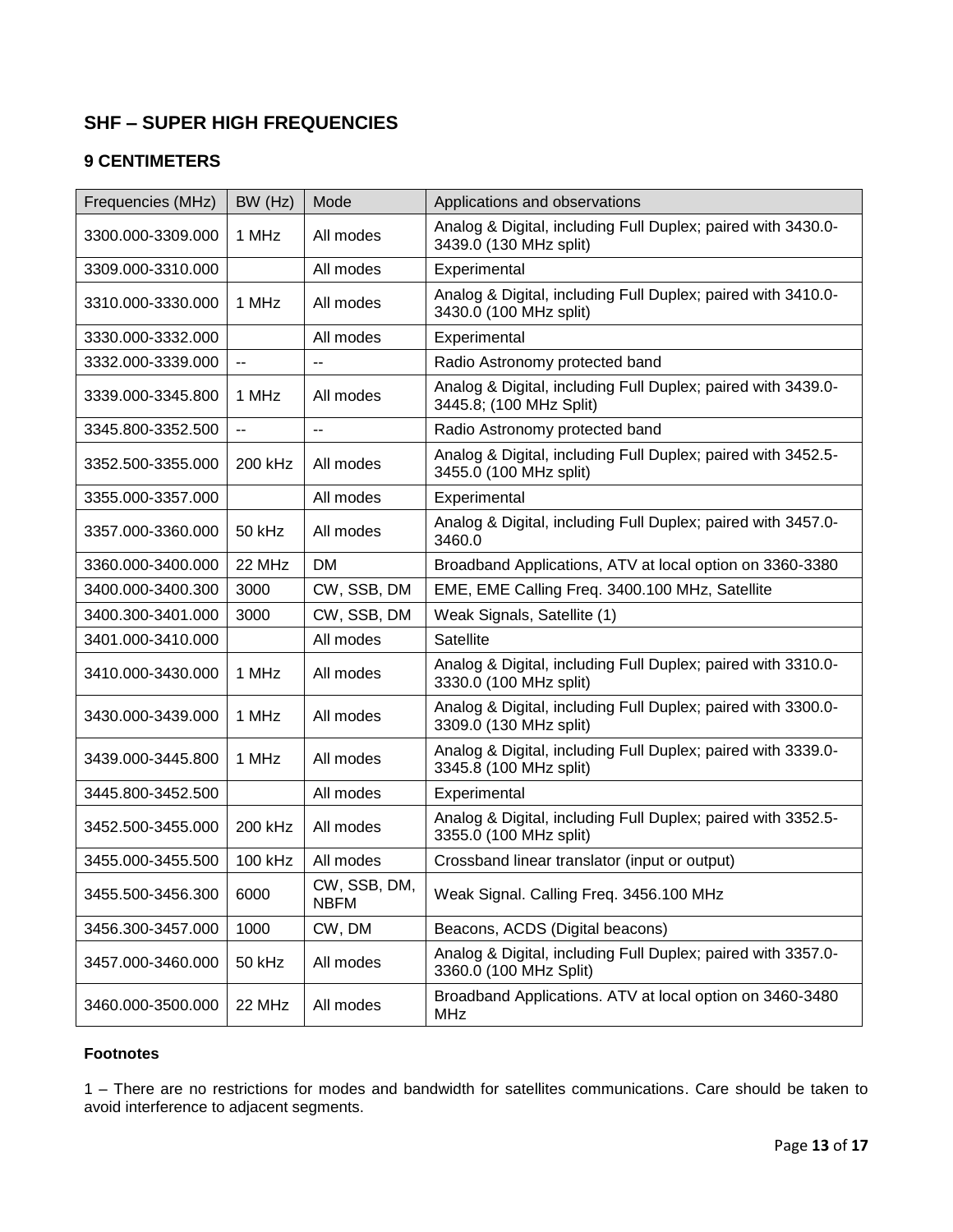2 – Per ITU RR 5.149 from WRC-07, 3332-3339 and 3345.800-3352.500 are segments also used for Radio Astronomy. Amateur use of these frequencies should first consider contact with your national Radio Astronomy authority.

### **5 CENTIMETERS**

| Frequencies (MHz) | BW (Hz) | Mode      | Applications and observations                 |
|-------------------|---------|-----------|-----------------------------------------------|
| 5650-5670         |         | All modes | Satellite (uplink)                            |
| 5650-5760         |         | All modes |                                               |
| 5760-5760.3       | 2700    | All modes | EME and Weak Signal. Calling Freq. 5760.1 MHz |
| 5760.3-5761       | 2700    | CW, DM    | Beacons, ACDS (Digital Beacons)               |
| 5761-5765         |         | All modes | Weak Signal                                   |
| 5765-5850         |         | All modes |                                               |
| 5830-5850         |         | All modes | Satellite (downlink)                          |
| 5850-5925         |         | All modes |                                               |

#### **Footnotes**

1 – ACDS can be used carefully on appropriate frequencies, not to exceed the maximum bandwidth specified for the segment. ACDS should not cause interference to point-to-point and DX communications.

### **3 CENTIMETERS**

| Frequencies (MHz) | BW (Hz) | Mode     | Applications and observations                      |
|-------------------|---------|----------|----------------------------------------------------|
| 10000.0-10368.0   |         | All mode | Calling Freq. 10364 MHz                            |
| 10368.0-10368.3   | 2700    | All mode | Weak Signal, Narrow band Calling Freq. 10368.1 MHz |
| 10368.3-10368.4   |         | All mode | <b>Beacons</b>                                     |
| 10368.4-10380.0   |         | All mode | Weak Signal Guard Band                             |
| 10368.0-10450.0   |         | All mode |                                                    |
| 10450.0-10500.0   |         | All mode | Satellite                                          |

#### **Footnotes**

1 – ACDS can be used carefully on appropriate frequencies, not to exceed the maximum bandwidth specified for the segment. ACDS should not cause interference to point-to-point, satellite and DX communications.

2 – 10.450-10.452 GHz may be also used for Narrow Band modes and Earth-Moon-Earth (EME) communications with countries where the usual EME frequencies near 10.368 GHz are not available.

3 - 10.360-10.380 GHz operation should be carefully used to provide a guard band to protect against interference between narrowband stations near 10.368 GHz and wideband stations, which typically suffer from several MHz of drift and frequency setting error. This takes into account the trend toward more home station operation (including EME) on narrowband modes, where one cannot get away from interference by simply moving to a new operating site.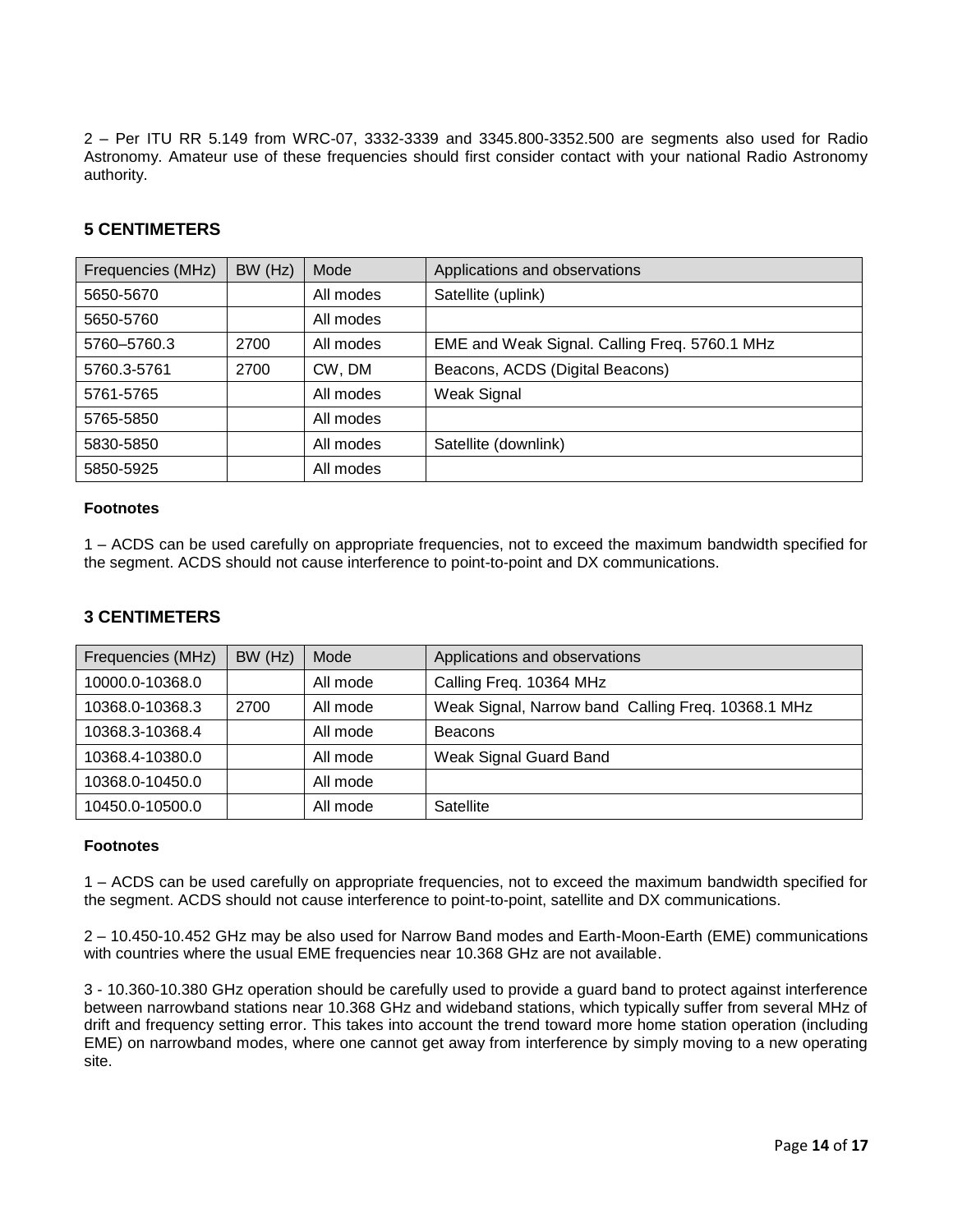### **1.2 CENTIMETERS**

| Frequencies (MHz)  | BW (Hz) | Mode     | Applications and observations                             |
|--------------------|---------|----------|-----------------------------------------------------------|
| 24000-24048        |         | All mode | 10368.4-10380.0                                           |
| 24048-24048.75     | 2700    | All mode | Narrow band center of activity 24048.2 MHz, Satellite (1) |
| 24048.75-24048.80  | 2700    | All mode | Beacons, ACDS (Digital Beacons)                           |
| 24048.80-24048.995 | 2700    | All mode | <b>Beacons</b>                                            |
| 24049-24050        | 2700    | All mode | Narrow band modes, Satellite (1)                          |
| 24050-24250        |         | All mode | 24125 MHz Preferred operating frequency for wide-band     |

### **Footnotes**

1 – There are no restrictions for modes and bandwidth for satellites communications. Care should be taken to avoid interference to adjacent segments.

2 - Between 24 and 24.050 GHz the amateur and amateur satellite service have a primary/exclusive status, while the status is secondary in the remainder of the allocation. The all mode section in the secondary segment should only be used in case the preferred segment cannot be used.

3 - ACDS can be used carefully on appropriate frequencies, not to exceed the maximum bandwidth specified for the segment. ACDS should not cause interference to point-to-point, satellite and DX communications.

# **EHF – EXTREMELY HIGH FREQUENCIES**

#### **6 MILLIMETERS**

| Frequencies (GHz) | BW (Hz) | Mode     | Applications and observations                               |
|-------------------|---------|----------|-------------------------------------------------------------|
| 47.000-47.088     |         | All mode |                                                             |
| 47.088-47.090     | 2700    | All mode | Narrow band center of activity 47.088200 GHz, Satellite (1) |
| 47.090-47.200     |         | All mode |                                                             |

### **Footnotes**

1 – There are no restrictions for modes and bandwidth for satellites communications. Care should be taken to avoid interference to adjacent segments.

2 - ACDS and beacons can be used carefully on appropriate frequencies, not to exceed the maximum bandwidth specified for the segment. ACDS should not cause interference to point-to-point, satellite and DX communications.

#### **4 MILLIMETERS**

| Frequencies (GHz) | BW (Hz) | Mode     | Applications and observations                             |
|-------------------|---------|----------|-----------------------------------------------------------|
| 76.000-77.500     | 2700    | All mode | Narrow band center of activity 76.0322 GHz                |
| 77.500-77.501     | 2700    | All mode | Narrow band center of activity 77.5002 GHz, Satellite (1) |
| 77.501-78.000     |         | All mode |                                                           |
| 78.000-81.500     |         | All mode |                                                           |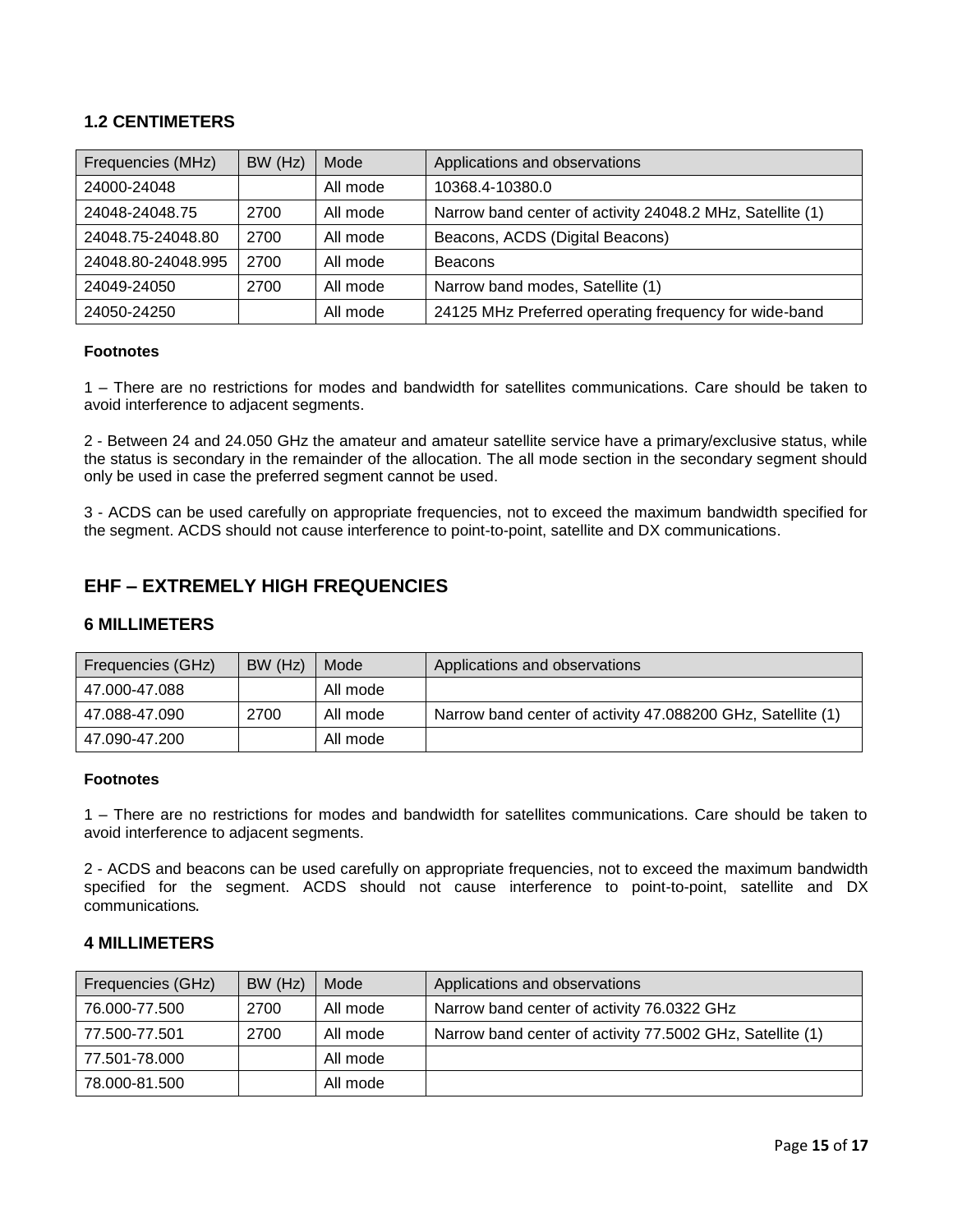1 – There are no restrictions for modes and bandwidth for satellites communications. Care should be taken to avoid interference to adjacent segments.

2 - Between 77.5 and 78 GHz the amateur and amateur satellite service have a primary status, while the status is secondary in the remainder of the allocation. The all mode section in the secondary segment should only be used in case the preferred segment cannot be used.

3 - ACDS and beacons can be used carefully on appropriate frequencies, not to exceed the maximum bandwidth specified for the segment. ACDS should not cause interference to point-to-point, satellite and DX communications.

### **2.5 MILLIMETERS**

| Frequencies (GHz) | BW (Hz) | Mode     | Applications and observations |
|-------------------|---------|----------|-------------------------------|
| 122.250-122.251   | 2700    | All mode | Narrow band modes             |
| 122.251-123.000   |         | All mode |                               |

#### **Footnotes**

1 – ACDS and beacons can be used carefully on appropriate frequencies, not to exceed the maximum bandwidth specified for the segment. ACDS should not cause interference to point-to-point, satellite and DX communications.

### **2 MILLIMETERS**

| Frequencies (GHz) | BW (Hz) | Mode      | Applications and observations              |
|-------------------|---------|-----------|--------------------------------------------|
| 134.000-134.928   |         | All modes | Satellite                                  |
| 134.928-134.930   | 2700    | All modes | Narrow band center of activity 134.930 GHz |
| 134.930-136.000   |         | All modes |                                            |
| 136.000-141.000   |         | All modes |                                            |

#### **Footnotes**

1 – Between 134 and 136 GHz the amateur and amateur satellite service have a primary/exclusive status, while the status is secondary in the remainder of the allocation. The all mode section in the secondary segment should only be used in case the preferred segment cannot be used.

2 – ACDS and beacons can be used carefully on appropriate frequencies, not to exceed the maximum bandwidth specified for the segment. ACDS should not cause interference to point-to-point, satellite and DX communications.

#### **1 MILLIMETER**

| Frequencies (GHz) | BW (Hz) | Mode      | Applications and observations |
|-------------------|---------|-----------|-------------------------------|
| 241.000-248.000   |         | All modes |                               |
| 248.000-248.001   |         | All modes | Satellite and narrow band     |
| 248.001-250.000   |         | All modes |                               |